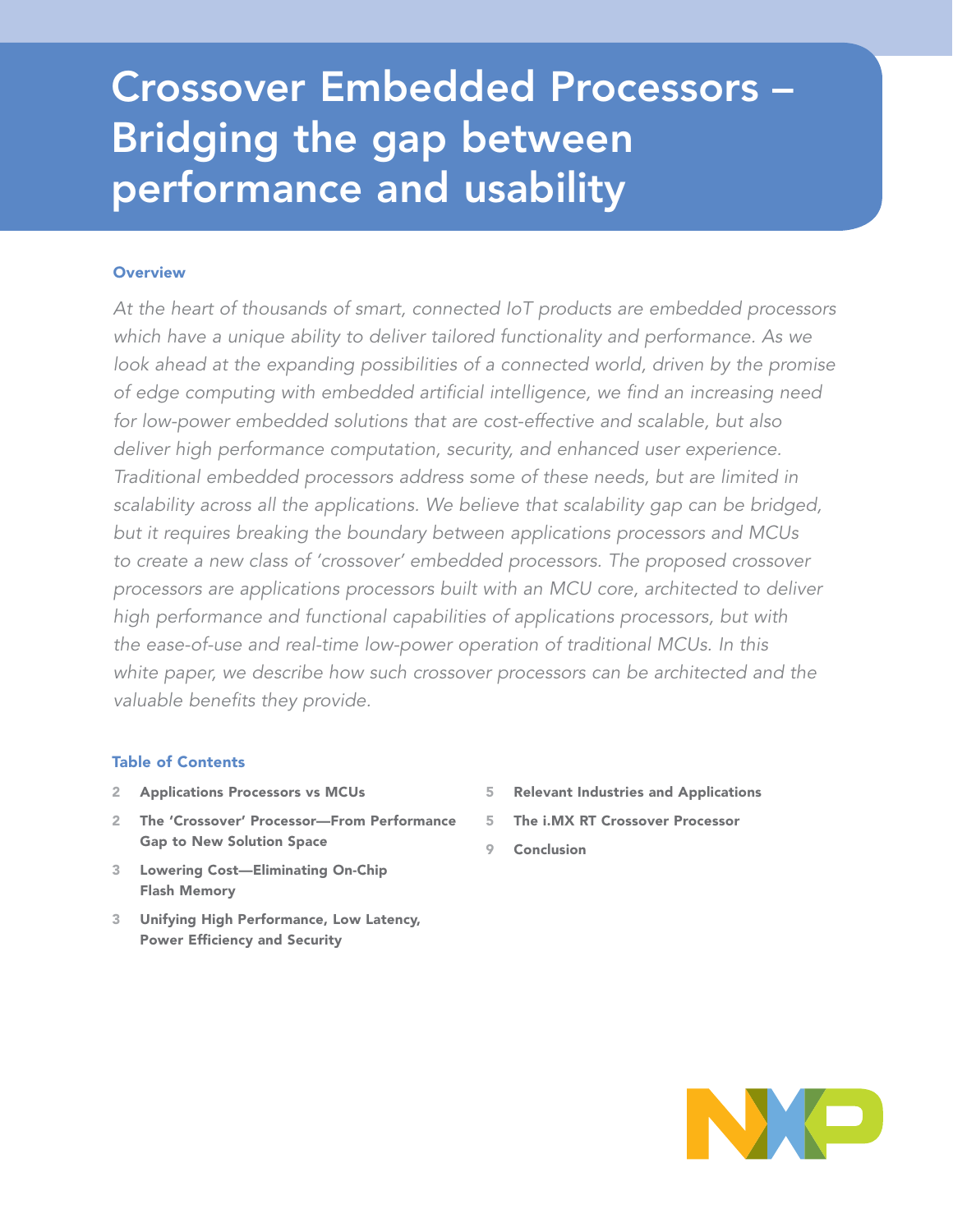#### Applications Processors vs MCUs

For many years, embedded processing has fallen into two distinct camps based on the necessity of the design. Situations calling for affordable and flexible usability would rely on MCUs. Designs that exceeded the capacity of an MCU would instead turn to an applications processor. However, it has not been easy for embedded designers to seamlessly scale across MCUs and applications processors. Typical pain points that the embedded designers face today when deciding between an MCU and an applications processor, include:

- Needing capabilities beyond what an MCU can offer (greater performance, more displays, increased connectivity options), without increasing cost or complexity
- Lacking experienced staff and/or budgetary resources to support Linux-based applications processor designs
- Requiring both a real-time system and applications processor-level of performance and integration
- Having to reduce overall bill-of-materials cost in an applications processor-based design, while maintaining the performance level

Growing consumer demand for enhanced user experience and increasing functionality in their smart, secure products has driven the growth of both MCUs and applications processors. However, the edge is getting smarter. The future of the connected world is the endless possibilities of edge computing with embedded artificial intelligence. The essentials for this future are edge devices that have enhanced computational capability, support for advanced display and graphics, and provide reliable security and assured privacy. In many of these new use cases, traditional applications processors or MCUs perfectly address the needs. A perfect example of this issue would be if an appliance designer wanted to add Internet of Things (IoT) capabilities (i.e., data processing, edge computation, wireless connectivity, display support) to their product design without drastically increasing the perunit cost or greatly extending their time-to-market with an extensive redesign.

#### The 'Crossover' Processor—From Performance Gap to New Solution Space

We believe that the evolution of the smarter, connected world should be driven by innovation and not by a constrained choice between an MCU and an applications processor. Embedded product designers should be able to freely choose a processor that best delivers the innovation in their designs, rather than have the processor choice limit the innovation that is possible in their end design. The flexibility to scale across MCUs and applications processors is possible, but it requires a new class of crossover processors that break down the technological chasm between highend MCUs and low-end applications processors. These **crossover processors** targeted for consumer, industrial and the growing IoT applications, deliver performance, functionality and capabilities of an applications processor-based design, but with the ease-of-use, low-power, and real-time operation with low interrupt latency of an MCU-based design. Furthermore, the crossover processors are architected to lower overall system cost by eliminating the need for embedding flash, external DDR memories and power management ICs.

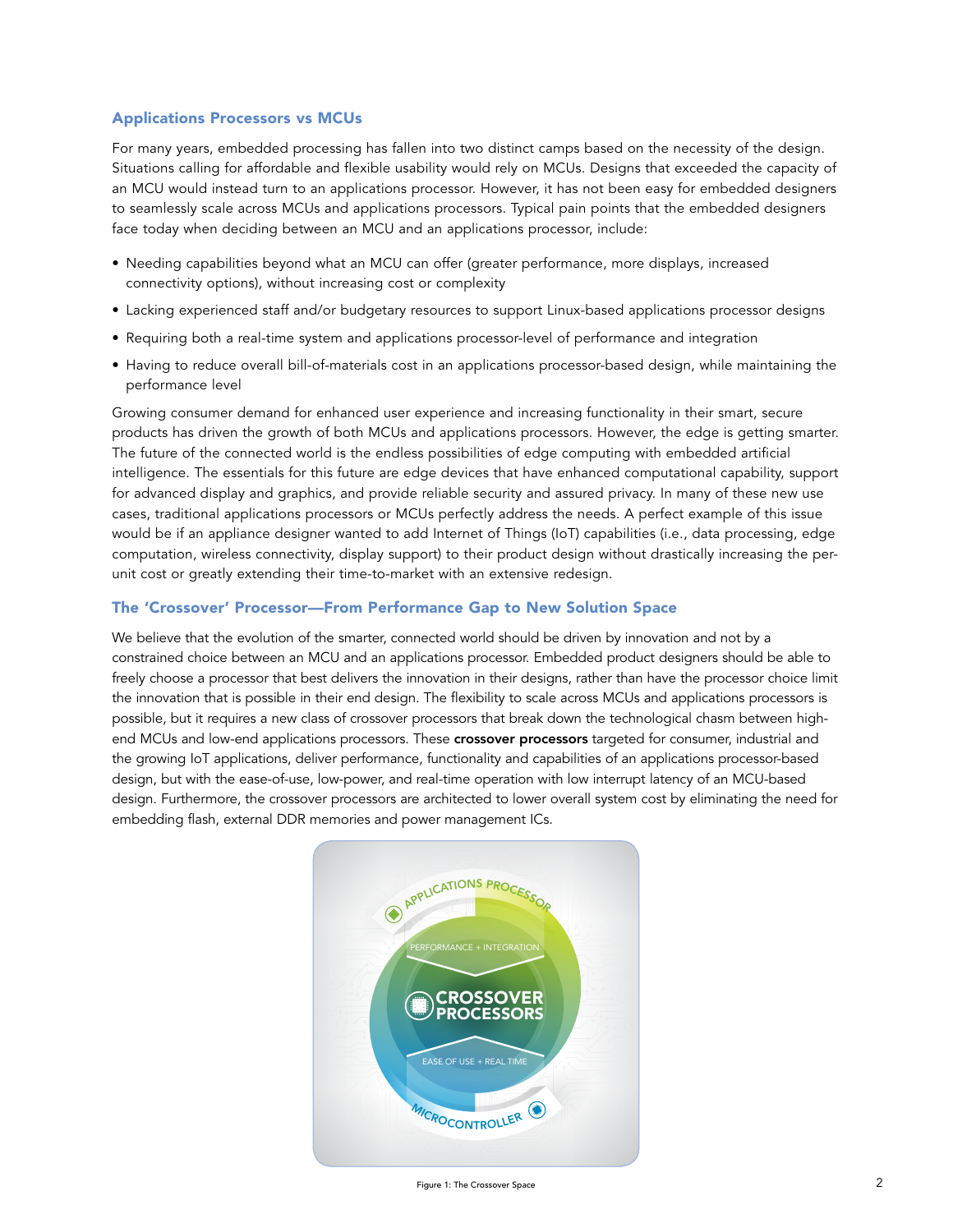Crossover processors are built using applications processors chassis, delivering a high level of integration, high speed peripherals, enhanced security, and engines for enhanced user experience (for example, 2D/3D graphics); but powered by a low-power MCU core running a real-time operating system like RTOS. Crossover processing, therefore, defines a new, much-needed space in the market by helping MCU customers move up to applications processor-level of performance while staying with their current tool chain—and potentially without having to add time, cost, or complexity of Linux (or other higher level operating systems) software development to their product design cycle.

## Lowering Cost—Eliminating On-Chip Flash Memory

In an ideal world, embedded processors have the highest performance when the executable code and data is stored in on-chip SRAM with CPU core operations being executed from this storage. Even within the on-chip SRAM, only 'Tightly Coupled Memory' (TCM) provides single cycle access to the core. The number of CPU cycles required increases for any access to memories outside of TCM, with increasing penalty for access from level-2 cache to on-chip flash to external flash. Therefore, only a high density of on-chip SRAM that is configured as TCM provides the highest possible theoretical performance.

In the practical world, however, integrating SRAM is expensive in terms of dollar-per-square-millimeter, especially for MCUs which typically are manufactured in older process technology nodes. Therefore, embedded flash became a desired complement to the on-chip SRAM in MCUs . The embedded flash in MCUs is used to store the executable program as well as valuable user/system data, so that the core has fast access to these items without having to fetch them from an external memory.

But we believe that the technical limitations of on-chip flash, coupled with associated costs, are too great a burden to bear when bridging customer needs between MCUs and applications processors. Embedding flash is expensive and challenging—especially with advanced process technology nodes. The additional processing needed to embed flash significantly increases the cost of silicon. Shedding the burden of on-chip flash, not only reduces the cost, but it also helps enable higher frequency operation for increased processor performance—which in turn lets product designers boost capabilities, increase efficiency and add more features.

The crossover processors are built on applications processors' chassis fully utilizing the scaling benefits of advanced technology nodes (40nm and smaller), which have significantly smaller SRAM bitcells making it cost effective to integrate high densities of SRAM. SRAM is further configured within the crossover design architecture to function as TCM with 'zero-wait' single cycle access to dramatically increase system performance. This key design feature enables the crossover processor's effective performance to be significantly better than any MCU counterpart.

#### Unifying High Performance, Low Latency, Power Efficiency, and Security

#### High Performance

Consider a typical MCU with extremely small TCM and cache (on-chip SRAM), but with a high density of embedded flash. During the execution of the application code, the most recent instructions and data are typically stored in TCM/cache for fast subsequent access from the CPU core. However, since the cache density is small, most of the instructions and the data must be stored either in embedded flash or in an external NOR or NAND flash. Therefore, for every access that the CPU core has to make to a non-TCM or non-cache memory (also known as 'cache miss rate'), there is a significant degradation in the effective performance as the CPU must wait for several tens of cycles for the data to arrive. Thus, the higher the cache miss rate, the lower the effective performance of the MCU.

With a correctly architected crossover embedded processor with high density of TCM and cache, however, the effective performance will always be greater than an MCU—even with a cache miss rate as high as 5%. That is, on an average CPU core fails one in twenty times to find required instruction or data in the cache memory, therefore, requiring access to embedded flash or external flash. However, crossover processors with high density of on-chip TCM or cache can have a cache miss rate as low as 1-2% for the most common IoT applications, thus delivering significantly higher net effective performance than what is possible with MCUs.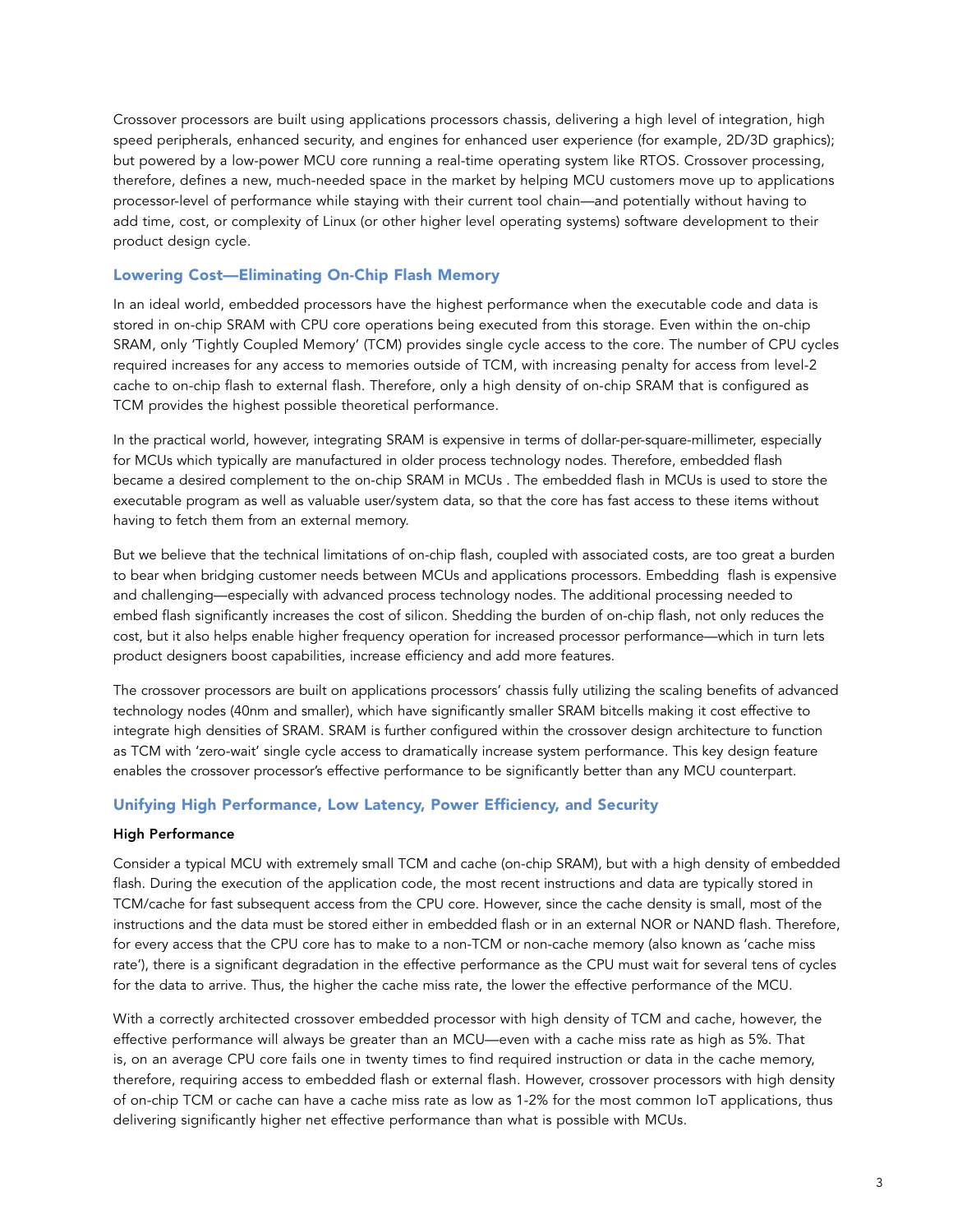#### Low Interrupt Latency

Interrupts play a very important role in embedded systems in coordinating timely response to internal and external hardware events. They particularly play a critical role in real time systems that have user interaction, since the external events triggered by user inputs require immediate response from the CPU with low latency and determinism. Consider a streaming video IoT application or a thermostat with user input. If the system does not respond to user input in real-time, the user experience is severely compromised and the user may deem the product unresponsive. Therefore, interrupt response time is one of the key characteristics of crossover processor applications.

The term interrupt latency refers to the number of clock cycles required for the CPU to respond to an interrupt request from an internal or external event. For most IoT applications with real time response requirements, the interrupt latency becomes a very important barometer for effective performance.

For generic applications processors running high level operating system (non-real time operating system), servicing an interrupt routine is a secondary priority. The CPU typically does not respond to an Interrupt Service Routine (ISR) request until the current instruction execution is completed. This can result in up to hundreds of cycles of delay between an interrupt request and when the core begins to service the request. This is not so in the case of MCUs running real-time operating systems where interrupt response is a priority for the core. Even within the interrupts, priority hierarchy can be assigned to ensure lowest possible interrupt latency for highest priority interrupts.

The crossover processors are built with an MCU core, and therefore, inherit this desired feature of low interrupt latency even though they are built on an applications processors chassis. Crossover processors can have interrupt latency as low as 10-20ns, as compared to latency as long as a microsecond, that is often seen with applications processors. Crossover processors, therefore are most well-suited for IoT applications.

#### Power Efficiency

Crossover embedded processors are optimized for power efficiency by integrating a DC-DC converter and by effective power gating techniques. In fact, in 40nm process platform that is widely used for the embedded processors, it's possible to achieve run power as low as 100uA/MHz with crossover processors —less than half that is currently possible with leading MCUs. For many MCUs in the market today which do not have an integrated DC-DC, or when the system does not use an external DC-DC converter or PMIC (to reduce system cost), the current draw can be as high as 300uA/MHz, making them less desirable for battery operated applications.

In MCUs, one of the benefits of embedded flash is the reduction in dynamic power that is achievable as compared to accessing external memory. This is to be expected because external memory access requires the processor to consume more energy as the data must be driven through capacitive I/Os. In crossover processors, however, as described previously, the access to external flash is very limited because of high density on-chip SRAM. Additionally, crossover processors can be built in advanced technology nodes with low-power process platforms and integrated with low-power SRAM, resulting in an overall reduction of dynamic power compared to traditional MCUs.

Furthermore, memory manufacturers currently offer ultra-low power serial NOR flash at very low cost points, which enables lower systems-level power consumption. Power efficiency can even be taken one step further when a crossover embedded processor featuring low-power serial flash is packaged into a SiP due to lower capacitive loading of the I/O pins. If SiP cost can be justified for certain applications (considering the form factor benefits that SiP provides), then solutions that combines crossover processing with additional memory can be quite attractive.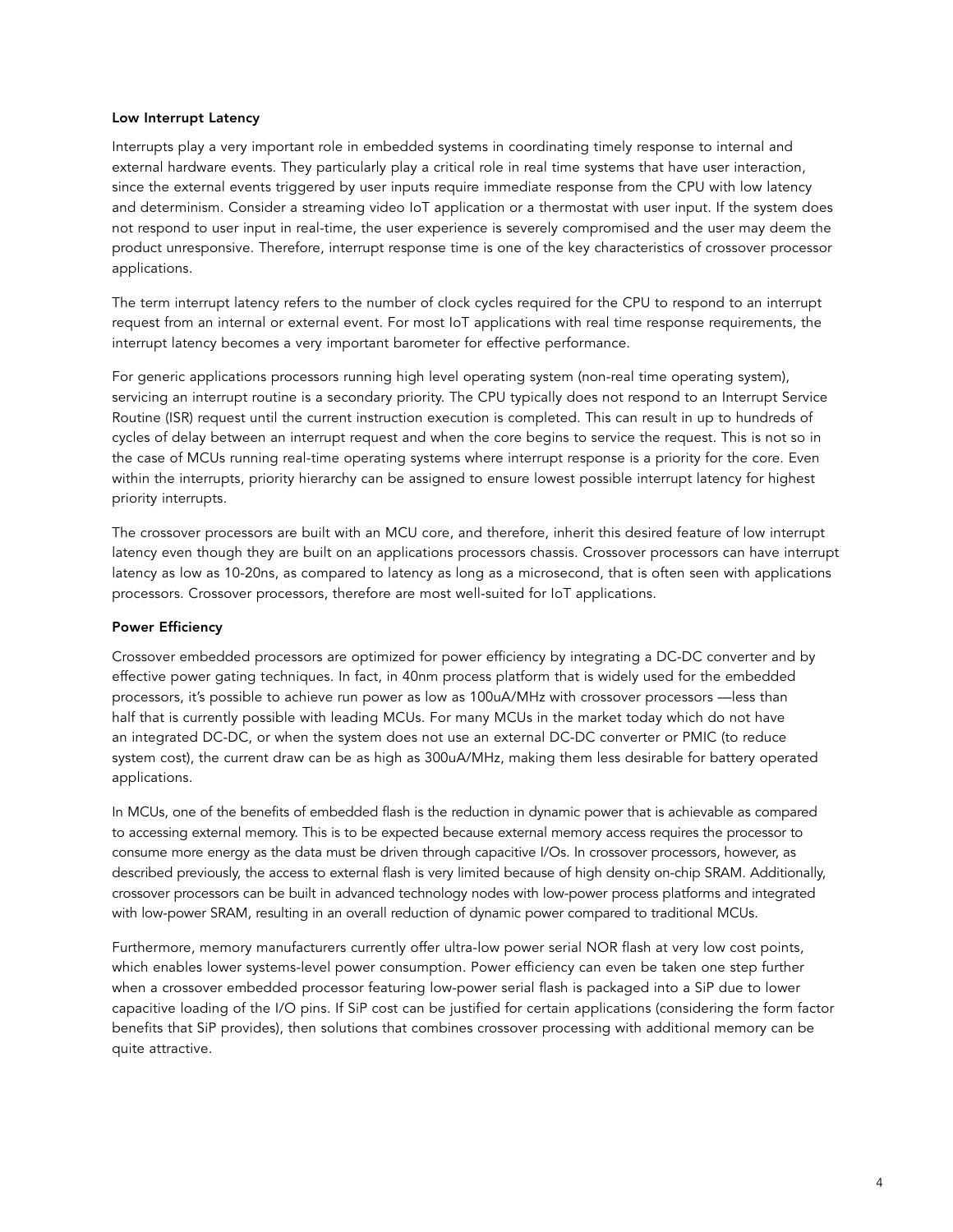#### Security

The reliable security of data stored in embedded flash is often cited as a reason for using embedding flash in processor designs. Critical data and sensitive application programs stored on-chip are immediately at-hand and not transferred in and out of the chips through external pins. Anytime data is transferred in and out of the chip, it provides an attack opportunity *(side channel attack)* for hackers to intercept or corrupt the data by monitoring the electrical signals at the data pins. This susceptibility is especially concerning if the data is not encrypted (data transferred 'in the clear').

With crossover embedded processors, however, this is not a concern because they share a key architectural similarity to applications processors. Crossover solutions are built with hardware-accelerated cryptographic blocks. This allows data to be stored in external memory in an encrypted format. When needed, the encrypted data is brought into the chip, where it gets decrypted 'on-the-fly' at the pin itself—meaning there are no wait cycles for decryption. These advanced cryptographic accelerators in crossover processors substantially improve the throughput of encryption/decryption, and thereby obviate the need for on-chip non-volatile memories for security needs.

Even in cases where the hardware acceleration of the cryptography is not desired or viable, software acceleration can be implemented utilizing the high performance of the crossover processor core. This is a definite advantage over traditional MCUs which must rely on silicon implementation of cryptographic blocks to deliver the cryptographic throughput desired for IoT applications.

Looking ahead at the progress made by the industry in developing advanced memories, back-end storage type of non-volatile memories (eg. MRAM, RRAM, etc.) appear to be viable for integration into embedded processors within the next two to three years. Crossover processors are poised to derive maximum benefit from these emerging memories as they can be easily integrated monolithically to provide multiple functionality(that includes replacing on-chip level 2/3 cache) instant-on user experience, on-chip secure data bank, as well as traditional uses of embedded flash.

#### Relevant Industries and Applications

The purposeful intersection of performance and usability features allow crossover solutions to target a range of specific applications that were previously underserved in some capacities by both applications processor and MCU products. Some applications where crossover processors can be of tremendous difference, but not limited to, are:

- Audio Subsystem designs for high-end, consumer audio devices, including specialty equipment such as guitar pedals.
- **General Embedded** designs for mass-market applications such as metering, medical equipment, vending machines, and IoT gateways.
- Human Machine Interface (HMI) graphics capabilities for home and building automation (e.g., HVAC climate control, security, lighting control panels), industrial computing designs (e.g., EBS, PLCs, factory automation, test and measurement, M2M, HMI control, assembly line robotics), and consumer products (e.g, smart appliances, cameras, LCDs and other high-end displays).
- Motor Control and Power Conversion for professional appliances like 3D printers, thermal printers, and drones—as well as consumer products, such as robotic vacuum cleaners.

#### The i.MX RT Crossover Processor

Building upon our decades of leadership experience in providing both MCUs and applications processors for the consumer, industrial, and the IoT markets, NXP has developed a new series of embedded processors that fully embodies all the features of crossover described in the sections above. The new i.MX RT crossover series processors are based on ARM® Cortex®-M7 core, but architected from the versatile i.MX 6ULL applications processor. The i.MX RT processors offer the first solutions in the market that truly bridge the gap between MCUs and applications processors. They bring applications processor-level performance into the MCU world in support of real-time, performance-intensive processing functions such as camera and display capabilities.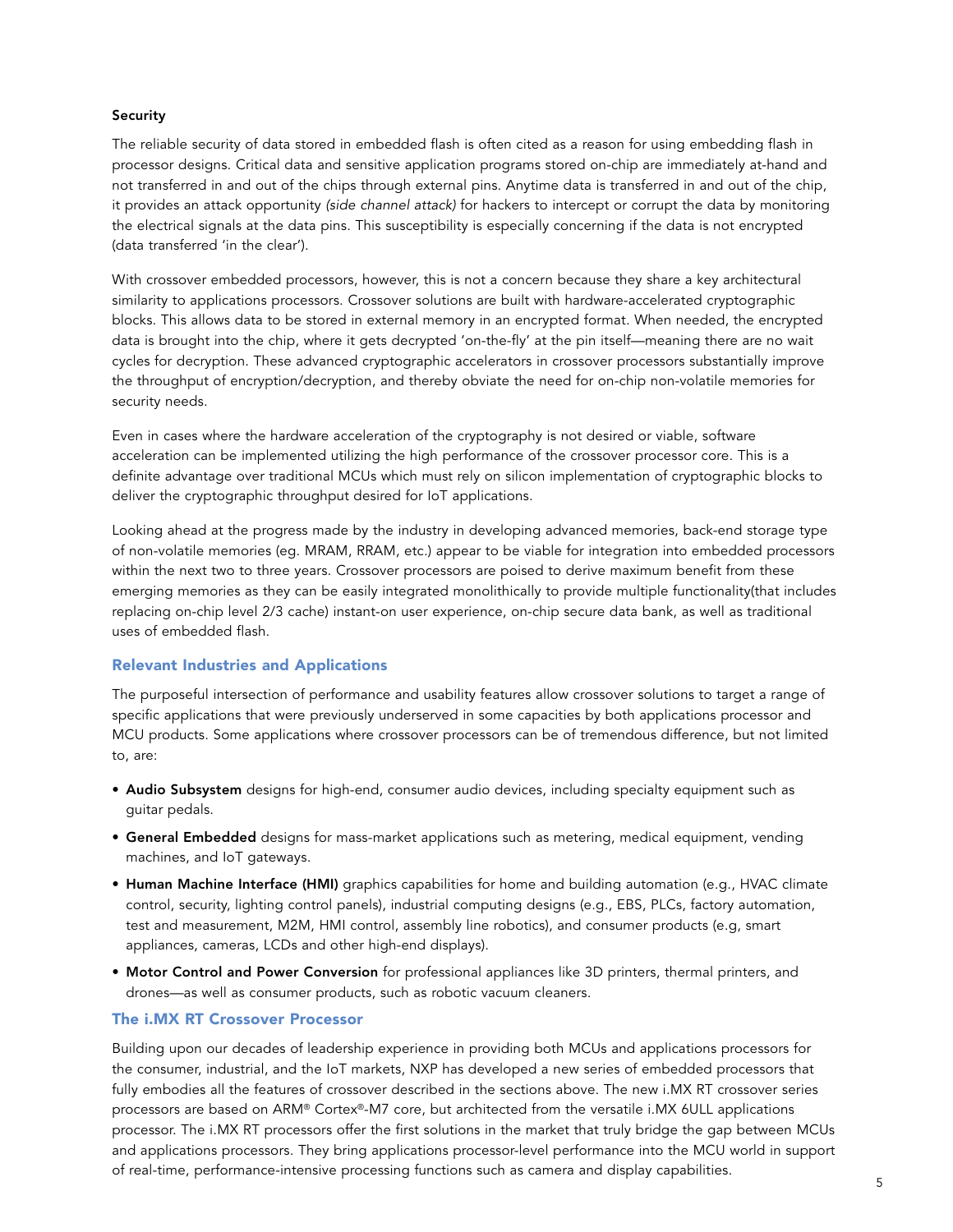#### High-Performance, Real-Time Processing

The i.MX RT series can operate at a core speed of up to 600 MHz (as opposed to existing MCUs with a maximum speed of 400 MHz). This is the highest performing Cortex-M7 solution, delivering 3036.5 CoreMark® (~ 5 CM/MHz) 1284 DMIPS (> 2 DMIPS/MHz).

The i.MX RT series also boasts ultra-fast real-time responsiveness thanks to a high density of 512KB TCM SRAM. The interrupt latency is as low as 20 nanoseconds, and is the shortest interrupt latency of any ARM Cortex-based product in the world thanks to a combination of high performance and the Cortex-M7 core. All told, i.MX RT .<br>crossover processors outperform competitors by a factor of 2x.



Figure 2: i.MX RT1050 Block Diagram

While the i.MX RT series incorporates applications processor-quality performance, it also provides critical usability features from the MCU-based product design space— ease of use, low cost, and compatibility with existing real-time software infrastructure and compatibility with existing tool chains.

For comparison, in figure 3 shows the CoreMark score per MHz (CM/MHz) of i.MX RT1050 compared to other leading MCUs in the market. The i.MX RT1050 deliver 2-4x higher CM/MHz than the competitors while consuming less than half of the current in full operation mode.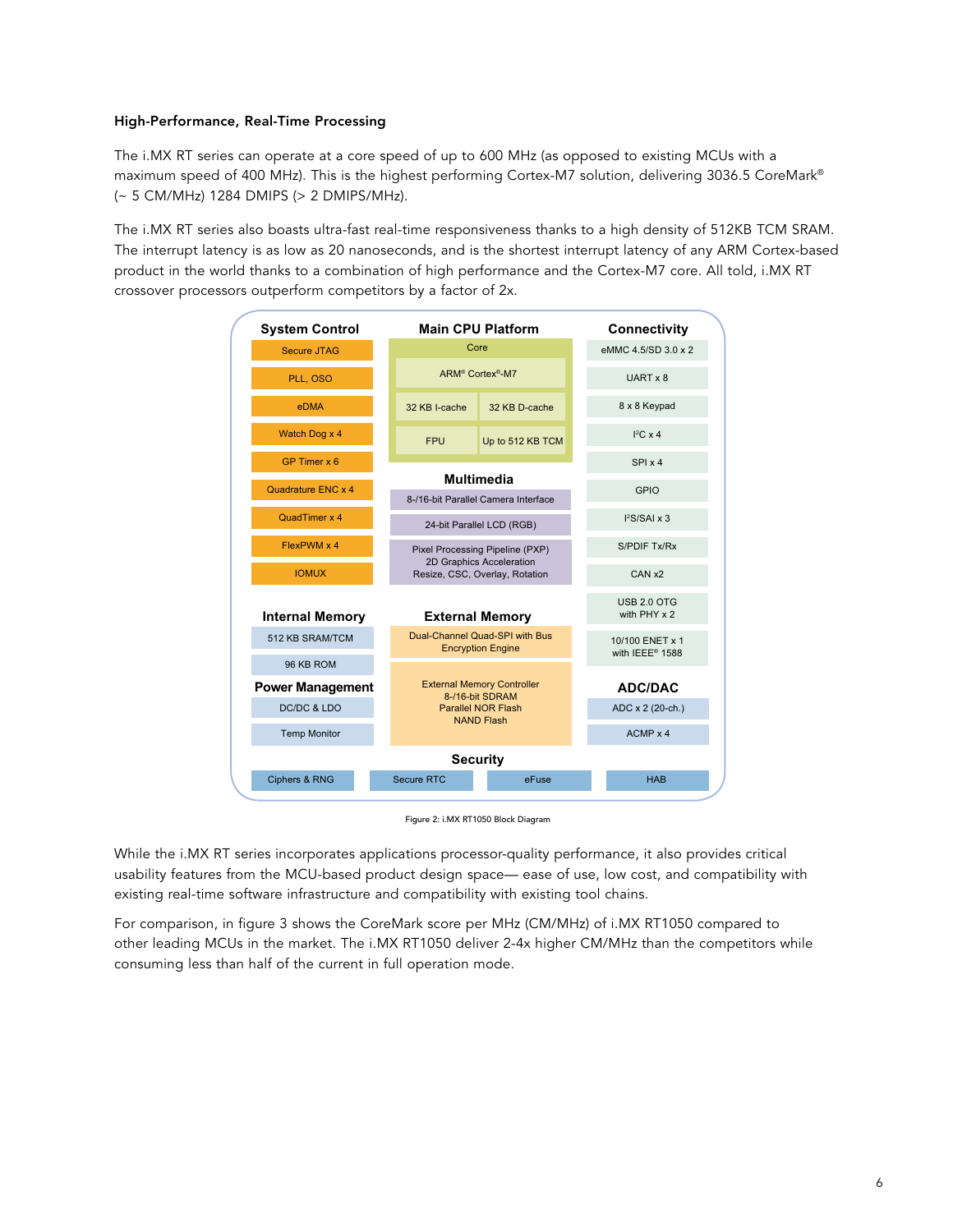

# Comparing Leading MCUs for CoreMark per mW (active)



#### Rich Integration

The i.MX RT series supports product designs that include advanced multimedia for GUI and enhanced human machine interface (HMI) experience. Its features include advanced 2D graphics acceleration engine, LCD display controllers, camera sensor interfaces, and audio interfaces for high-performance, multi-channel audio streaming.

Just as described above, i.MX RT series of crossover processors support greater design flexibility through extensive external memory interface options, including NAND, eMMC, QuadSPI NOR Flash and Parallel NOR Flash. By having high speed interfaces between external memory, combined with on-the-fly decryption enables secure external data storage, the need for embedded flash is eliminated.

In terms of connectivity, i.MX RT crossover processors offer support for both wired (Ethernet, USB, etc.) and wireless standards such as Wi-Fi®, Bluetooth®, BLE, Zigbee®, Thread™, and other options; making thousands of applications for the connected world possible.

#### Easy to Use

The i.MX RT series is designed to make it easy for MCU-based developers to use these new class of crossover processors without having to make significant investment into developing new SW enablement or investing to learn higher level operating systems, like Linux or Android. Current MCU customers can significantly increase performance capabilities using i.MX RT series while leveraging their current toolchain (e.g., MCUXpresso, IAR and Keil).

i.MX RT also enables rapid prototyping and development with NXP FreeRTOS, SDK, ARM® mbedTM and the global ARM ecosystem which provide software libraries and online tools and support. Development can be accelerated even further by using the low-cost evaluation kit (EVK) compatible with Arduino™ hardware shields.

In addition, i.MX RT solutions incorporate a single-voltage input to simplify power circuit design.

### Low Bill of Materials (BOM) Cost

The i.MX RT series is also designed to provide the lowest cost for a Cortex-M7 based embedded system, by combining the highest functionality with industry-leading performance and power efficiency. It uses an affordable 10x10 BGA package with .65mm pitch enabling low cost four-layer, and even two-layer, PCB design.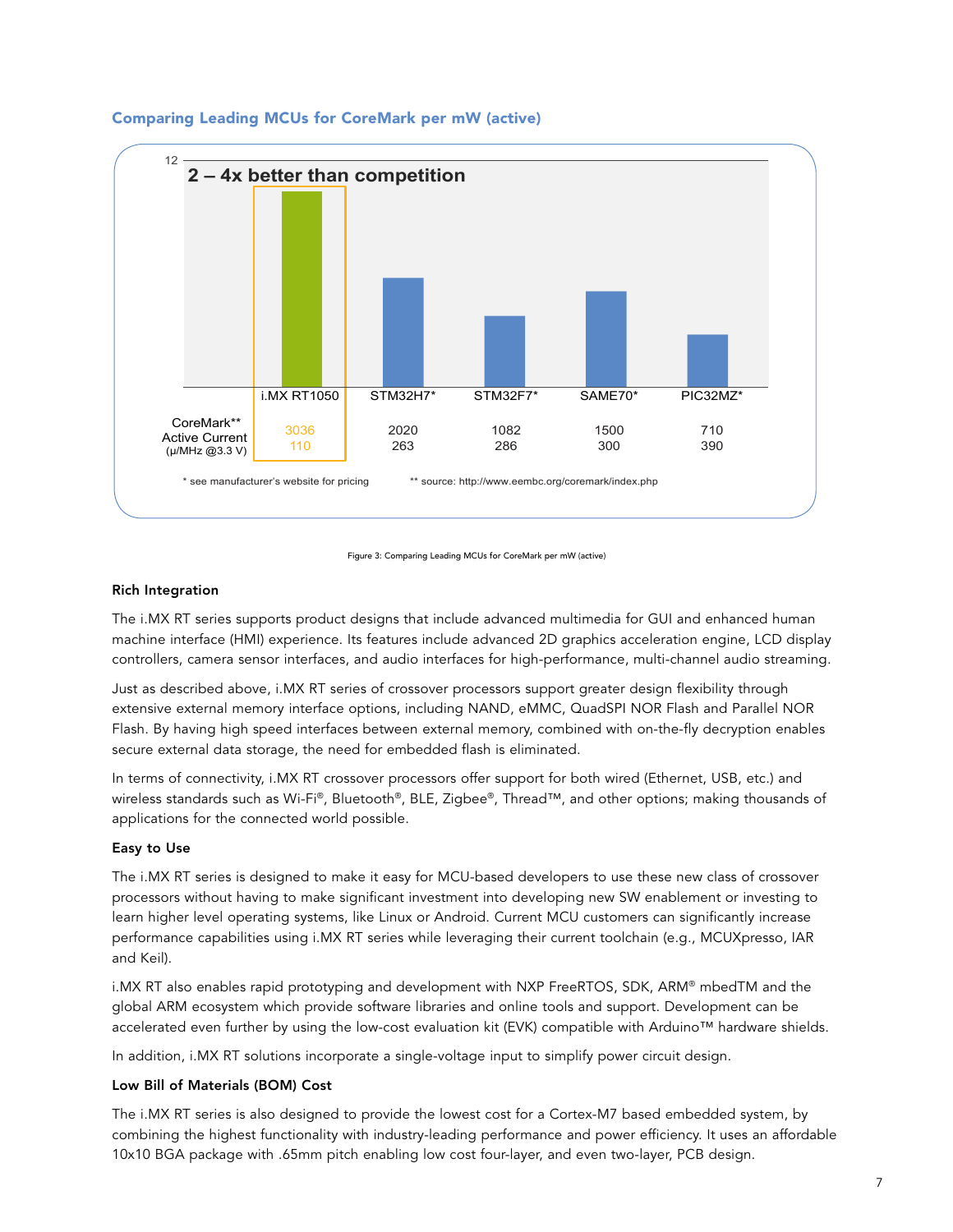Building on a Cortex-M7 core also eliminates the need for expensive infrastructure. For example, a fully integrated power management functionality with a DC-DC converter erases the need for an external power supply. 512 KB of on-chip SRAM means that external DRAM can be eliminated to further reduce total bill-ofmaterials cost. Further, eliminating the on-chip flash not only allows higher frequency of operation, but it also brings down the cost of the i.MX RT to a fraction of the cost of the competing MCUs. At the systems level, the total BOM cost is reduced by using standard external NOR flash for data storage. Programming off-chip flash is faster and cheaper compared to integrated on-chip flash. The programming of standard off-chip flash is faster due to the simplicity of direct programming – for example, programming an external 2MB serial flash can be as much as 60% faster compared to embedded flash MCUs. The use of external flash also simplifies and lowers the cost of set-up and handling costs at the programming facilities due to lower pin count and homogeneity of external flash offerings, as compared to the handling challenges of more complex high-pin count MCUs & vendor variability of MCUs.



Figure 4: BOM Diagram

The cost effectiveness of i.MX RT is evident when we compare CoreMark per \$ for i.MX RT1050 against other leading MCU suppliers (figure 5). Even after including the cost of external flash (8-16MB) to the cost of i.MX RT1050, the CM/\$ figure-of-merit for i.MX RT1050 is 3-5x better than the competitors.



# Comparing Leading MCUs for CoreMark per \$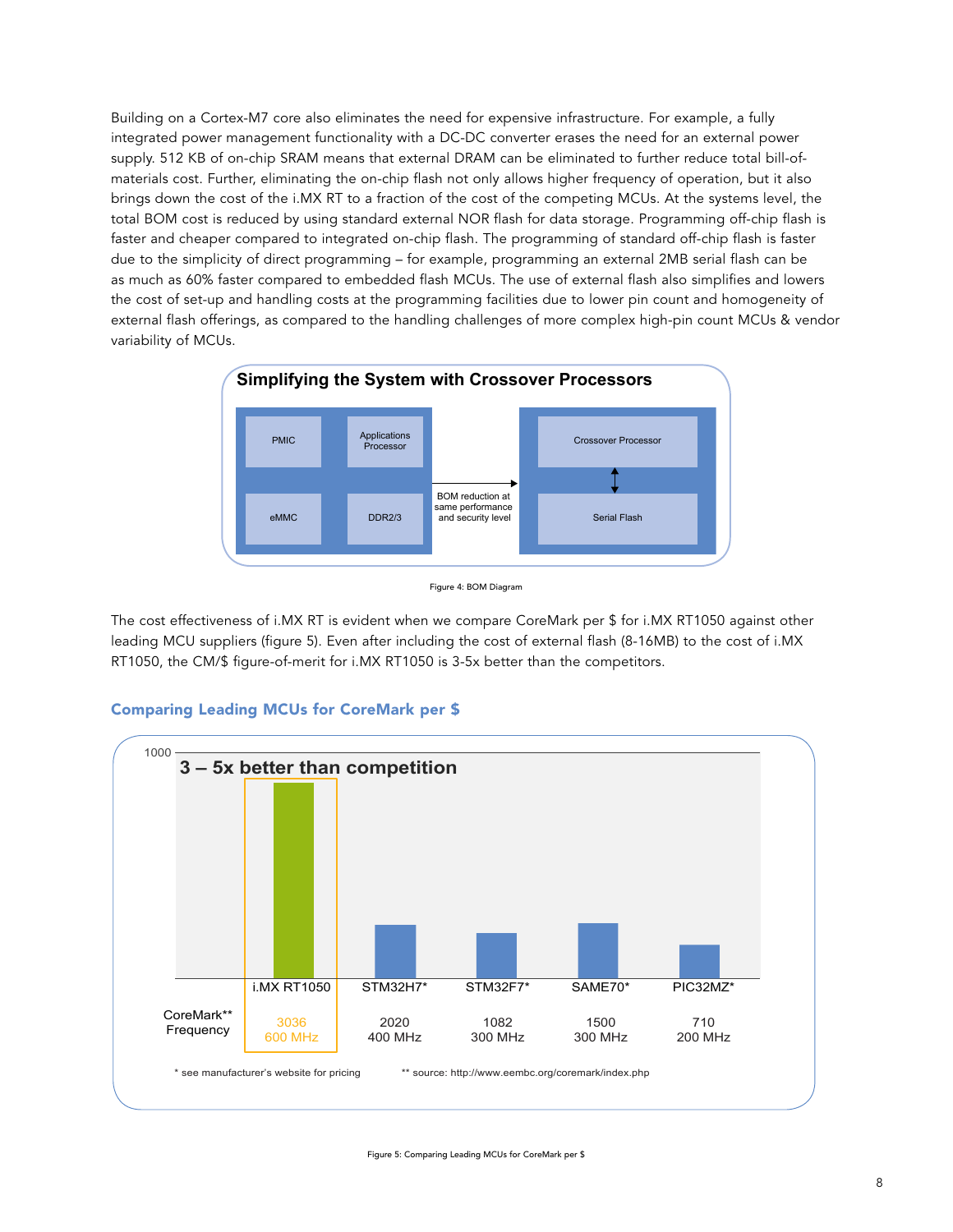#### Software Support

Current MCU-based developers can continue using their existing base of software for i.MX RT-based products. Developers coming from the applications processor world, however, will have some questions regarding the transition into building with a processing solution that do not feature Linux code.

i.MX RT processors do run RTOS software, as opposed to the Linux-based software required by applications processors. This will require applications processor-based developers to learn more about building systems with real-time operating systems, but the effort will be worthwhile as it opens them to a vast market space for products that require high performance, enhanced user experience, but at a lower cost.

#### Conclusion

The increasing demand for efficient, high-performance embedded processing that can deliver an enhanced user experience and high data processing power without increasing costs and power consumption has created a gap within the embedded processor space. To address this gap, we have introduced a new class of embedded processors that deliver performance levels and security capabilities that are typical of applications processors, but with the ease of use, real-time operation, and low-power capabilities of MCUs. These crossover processors are our answer to a growing market need, architected to provide highest performance, cost-effective embedded solution for the growing smarter, secure connected world.